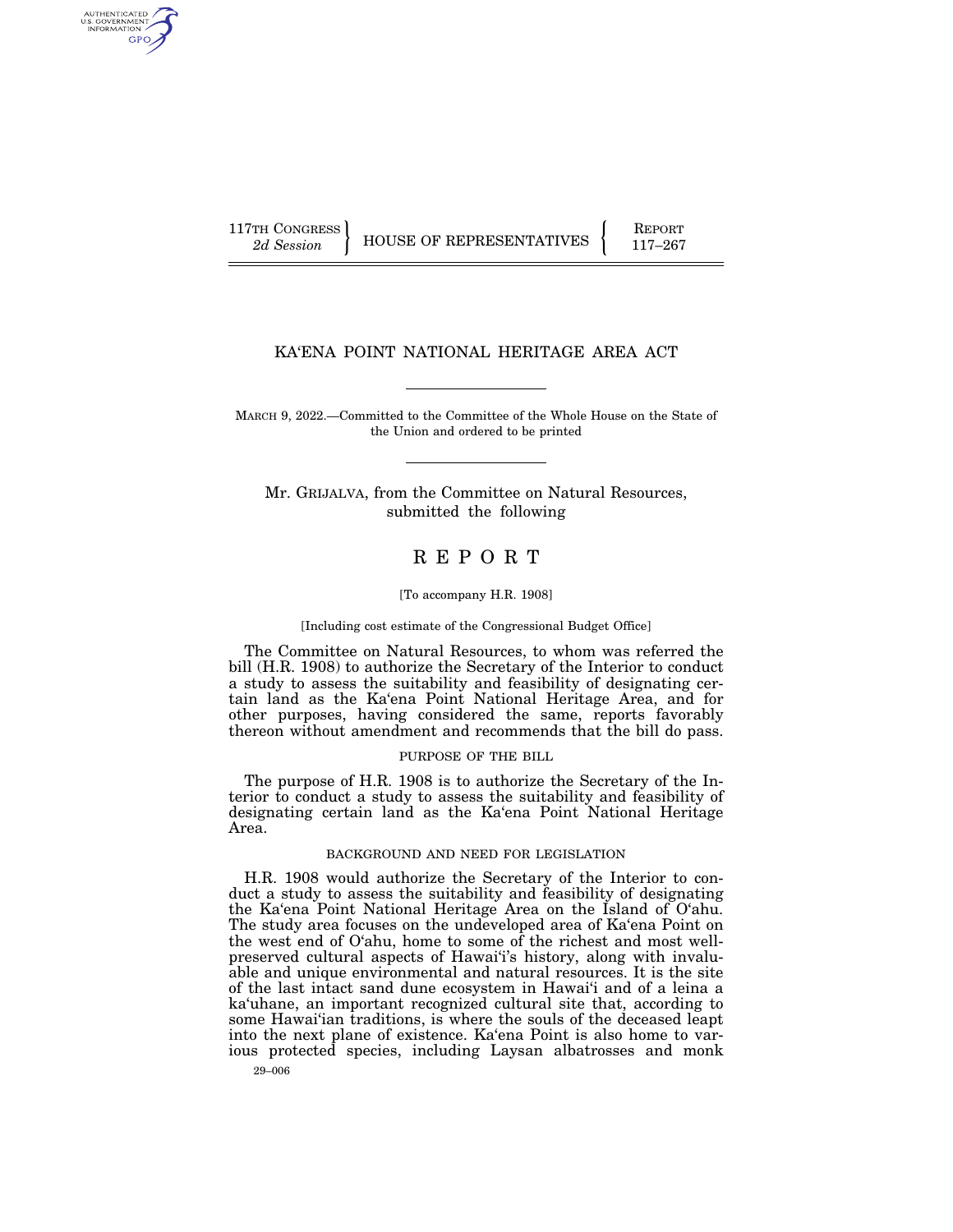seals, as well as wedge-tailed shearwaters and fragile native plants.

Currently, Ka'ena Point is largely under state ownership. The State of Hawai'i's Department of Land and Natural Resources created a management plan for the Ka'ena Point Stewardship Areas to protect one of the few remaining easily accessible wilderness areas on the island.

#### COMMITTEE ACTION

H.R. 1908 was introduced on March 16, 2021, by Representative Ed Case (D–HI). The bill was referred solely to the Committee on Natural Resources, and within the Committee to the Subcommittee on National Parks, Forests, and Public Lands. On June 15, 2021, the Subcommittee held a hearing on the bill. On July 14, 2021, the Natural Resources Committee met to consider the bill. The Subcommittee was discharged by unanimous consent. No amendments were offered, and the bill was adopted and ordered favorably reported to the House of Representatives by unanimous consent.

#### HEARINGS

For the purposes of clause  $3(c)(6)$  of House rule XIII, the following hearing was used to develop or consider this measure: hearing by the Subcommittee on National Parks, Forests, and Public Lands held on June 15, 2021.

### COMMITTEE OVERSIGHT FINDINGS AND RECOMMENDATIONS

Regarding clause  $2(b)(1)$  of rule X and clause  $3(c)(1)$  of rule XIII of the Rules of the House of Representatives, the Committee on Natural Resources' oversight findings and recommendations are reflected in the body of this report.

#### COMPLIANCE WITH HOUSE RULE XIII AND CONGRESSIONAL BUDGET **ACT**

1. *Cost of Legislation and the Congressional Budget Act.* With respect to the requirements of clause  $3(c)(2)$  and  $(3)$  of rule XIII of the Rules of the House of Representatives and sections 308(a) and 402 of the Congressional Budget Act of 1974, the Committee has received the following estimate for the bill from the Director of the Congressional Budget Office:

### U.S. CONGRESS, CONGRESSIONAL BUDGET OFFICE, *Washington, DC, November 30, 2021.*

Hon. RAÚL M. GRIJALVA,

*Chairman, Committee on Natural Resources, House of Representatives, Washington, DC.* 

DEAR MR. CHAIRMAN: The Congressional Budget Office has prepared the enclosed cost estimate for H.R. 1908, the Ka'ena Point National Heritage Area Act.

If you wish further details on this estimate, we will be pleased to provide them. The CBO staff contact is Sofia Guo.

Sincerely,

PHILLIP L. SWAGEL, *Director.* 

Enclosure.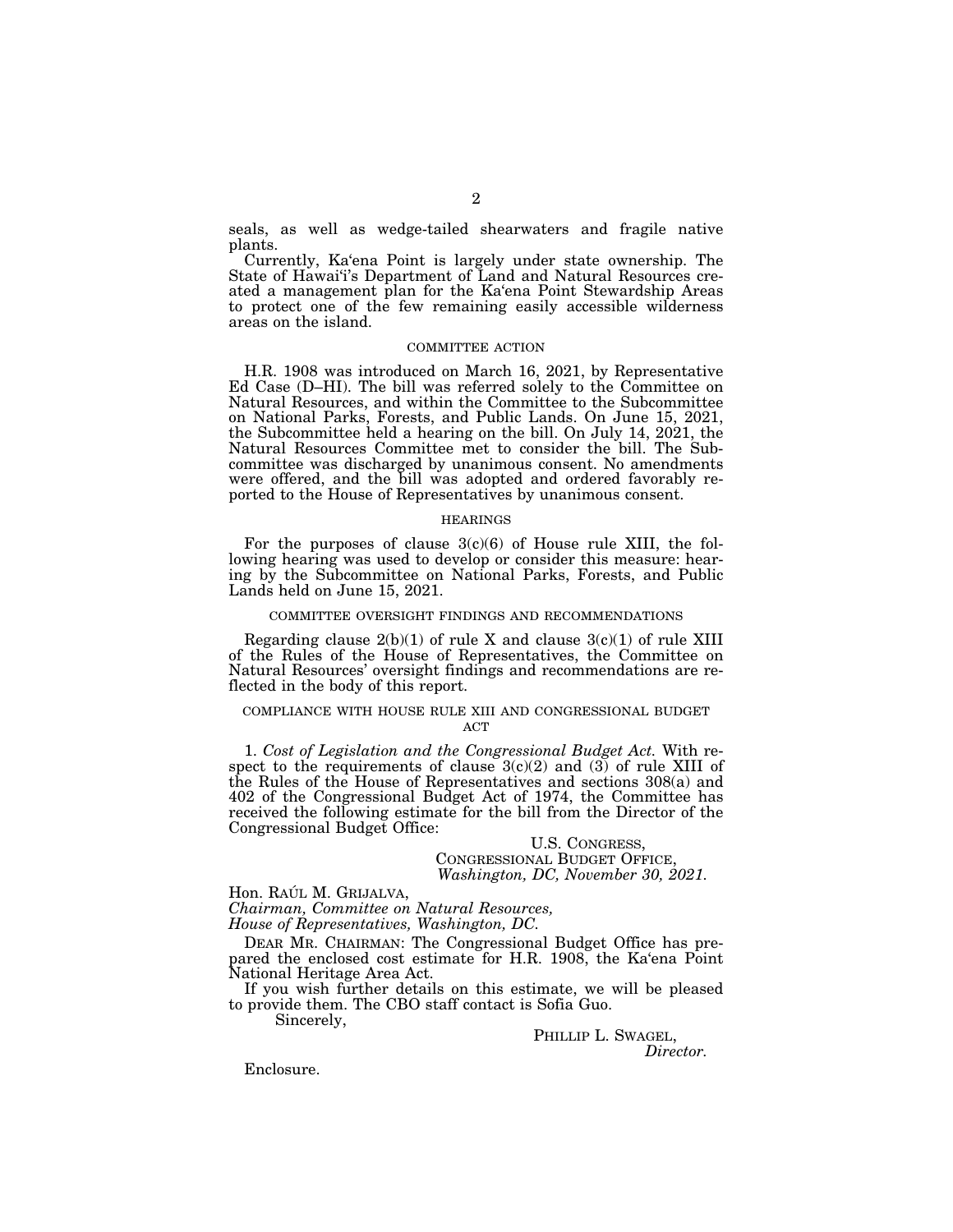| H.R. 1908, Ka'ena Point National Heritage Area Act                                                   |           | As ordered reported by the House Committee on Natural Resources on July 14, 2021 |               |
|------------------------------------------------------------------------------------------------------|-----------|----------------------------------------------------------------------------------|---------------|
| By Fiscal Year, Millions of Dollars                                                                  | 2022      | 2022-2026                                                                        | 2022-2031     |
| Direct Spending (Outlays)                                                                            |           | 0                                                                                |               |
| Revenues                                                                                             | 0         | o                                                                                |               |
| Increase or Decrease (-)<br>in the Deficit                                                           | n         | o                                                                                |               |
| Spending Subject to<br><b>Appropriation (Outlays)</b>                                                | ÷         | ÷                                                                                | not estimated |
| Statutory pay-as-you-go<br>procedures apply?                                                         | No        | <b>Mandate Effects</b>                                                           |               |
| Increases on-budget deficits in any<br>of the four consecutive 10-year<br>periods beginning in 2032? | <b>No</b> | Contains intergovernmental mandate?                                              | Mrs           |
|                                                                                                      |           | Contains private-sector mandate?                                                 | No.           |

H.R. 1908 would direct the National Park Service (NPS) to assess the suitability and feasibility of designating Honolulu County on the island of O'ahu as the Ka'ena Point National Heritage Area. Under the bill, the NPS would conduct a study in consultation with Hawai'i and other local organizations and report their findings to the Congress.

Using information from the NPS, CBO estimates that implementing H.R. 1908 would cost less than \$500,000 over the 2022– 2026 period; such spending would be subject to the availability of appropriated funds.

The CBO staff contact for this estimate is Sofia Guo. The estimate was reviewed by H. Samuel Papenfuss, Deputy Director of Budget Analysis.

2. *General Performance Goals and Objectives.* As required by clause  $3(c)(4)$  of rule XIII, the general performance goals and objectives of this bill are to authorize the Secretary of the Interior to conduct a study to assess the suitability and feasibility of designating certain land as the Ka'ena Point National Heritage Area.

#### EARMARK STATEMENT

This bill does not contain any Congressional earmarks, limited tax benefits, or limited tariff benefits as defined under clause 9(e), 9(f), and 9(g) of rule XXI of the Rules of the House of Representatives.

#### UNFUNDED MANDATES REFORM ACT STATEMENT

This bill contains no unfunded mandates.

#### EXISTING PROGRAMS

This bill does not establish or reauthorize a program of the federal government known to be duplicative of another program.

#### APPLICABILITY TO LEGISLATIVE BRANCH

The Committee finds that the legislation does not relate to the terms and conditions of employment or access to public services or